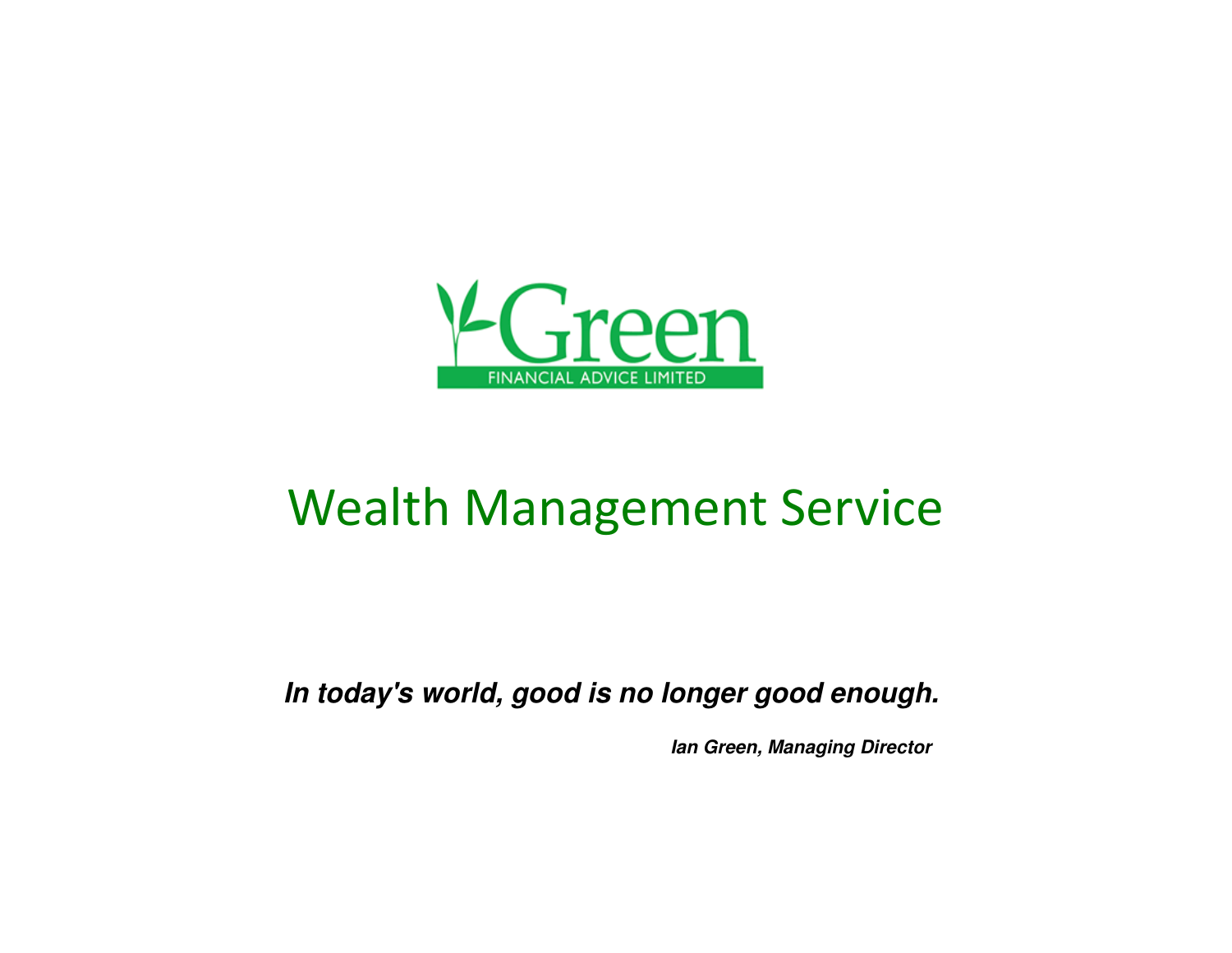# Who are Green Financial Advice Ltd?



## About lan Green

I have held the full Financial Planning Certificate since 1996, the Financial Planning Diploma since 2008 and I am accredited in the internationally accepted ISO22222 benchmark for Personal Financial Planning.

**READ MORE** 

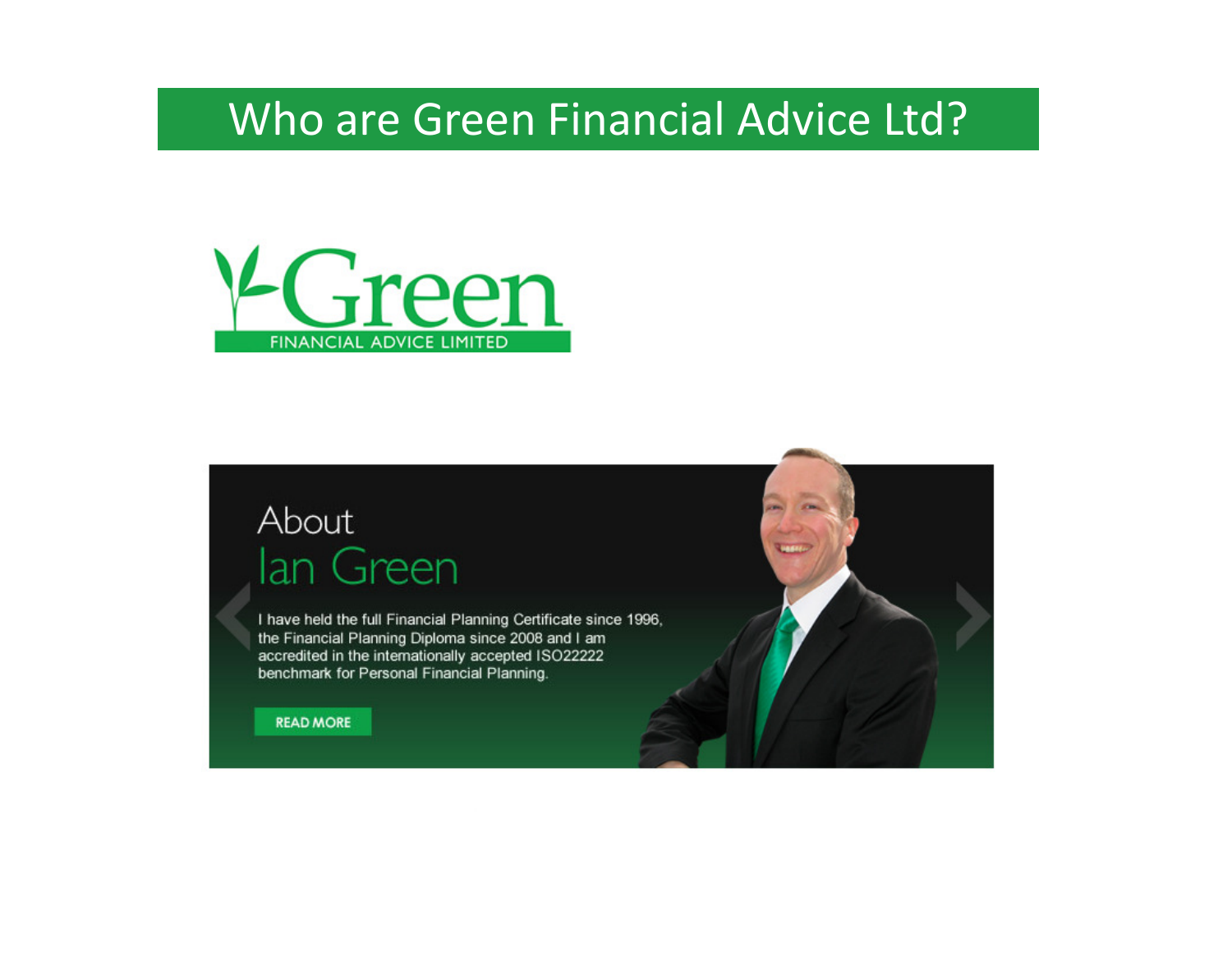### Who are Green Financial Advice Ltd?

- Green Financial was established in 2010 by Ian Green.
- Ian Green has been a financial planner since 1995. His is a personal service for a limited number of clients.
- Highly qualified full Financial Planning Certificate since 1996, the Financial Planning Diploma since 2008 and the internationally accredited ISO22222 benchmark for Personal Financial Planning.
- Amongst top financial planners worldwide as recognised by international organisation MDRT, The Premier Association of Financial Professionals
- Regular conference speaker to the world's leading financial services advisers and invited to provide expertise and opinion on financial matters on TV and radio
- Our clients include individuals and trustees as well as small to medium sized businesses and their owners.
- •An ethos that is centred upon providing the highest possible service to our clients.

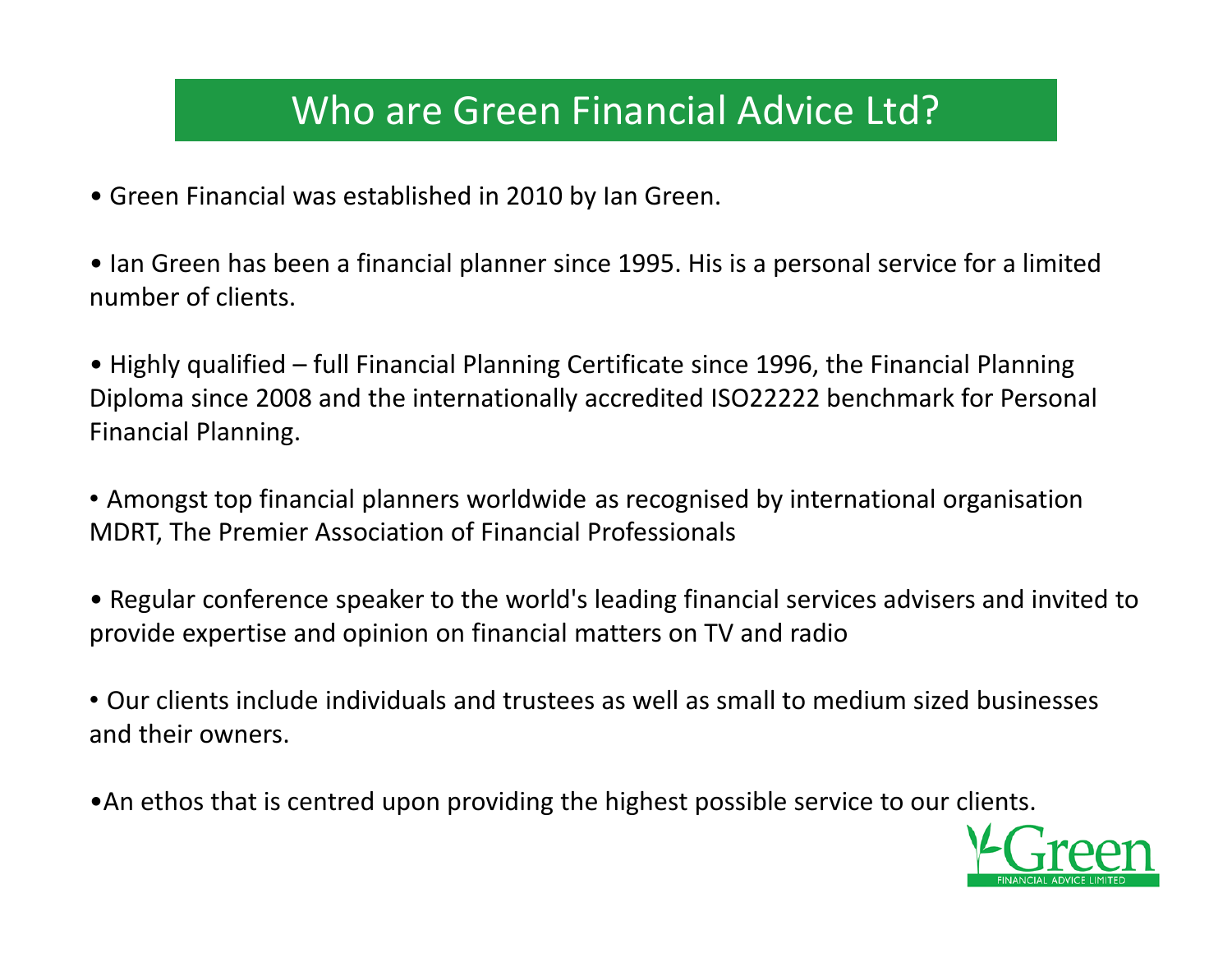## Key questions for you to consider

- •Do you know the total value of your investments today?
- •Do you know what your current asset allocation is overall?
- •Do you know your ideal overall asset allocation?
- $\bullet$ Do you know how much tax you pay on your investments?
- •Are you confident your money is invested in the most tax efficient way?
- •Do you know the charges you pay on your investments?
- •Do you have a clear understanding of your financial goals?
- •Do you know the total return on your investments over the last year?
- • Do you know how your investments are doing against your goals on an ongoing basis?

### *If you could answer yes to all of these questions, do you think it's more likely you'd meet your financial goals in the longer term?*

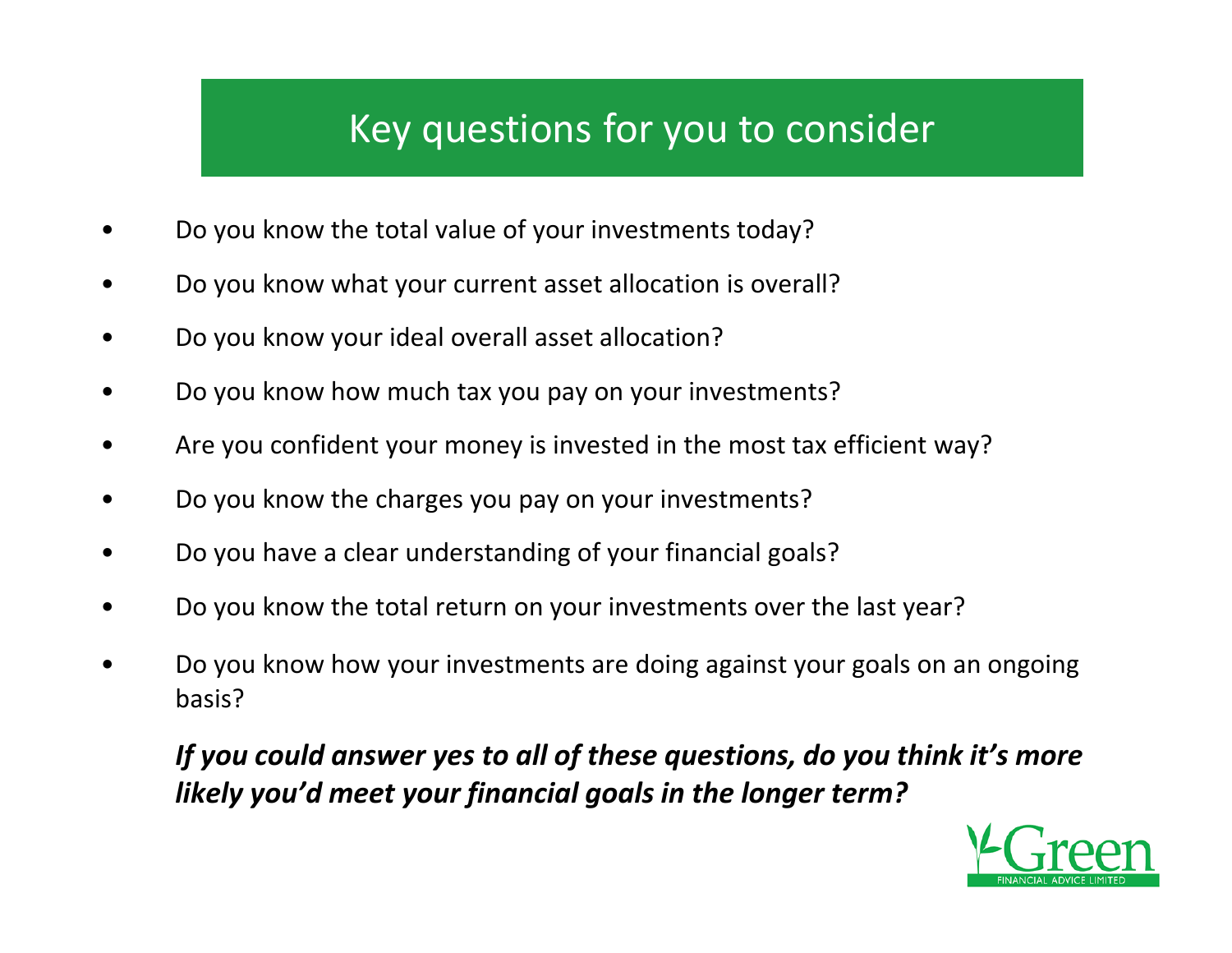# Thinking of DIY ?

- $\bullet$ Do you have the time to do the research and paperwork yourself?
- $\bullet$ Do you have the experience to make sound investment decisions?
- •Can you be objective about your own situation?
- • How would you keep up to date with changes to taxation and legislation that may impact upon your assets?
- $\bullet$  Are you prepared to take on the risks and responsibility of planning your own financial future?

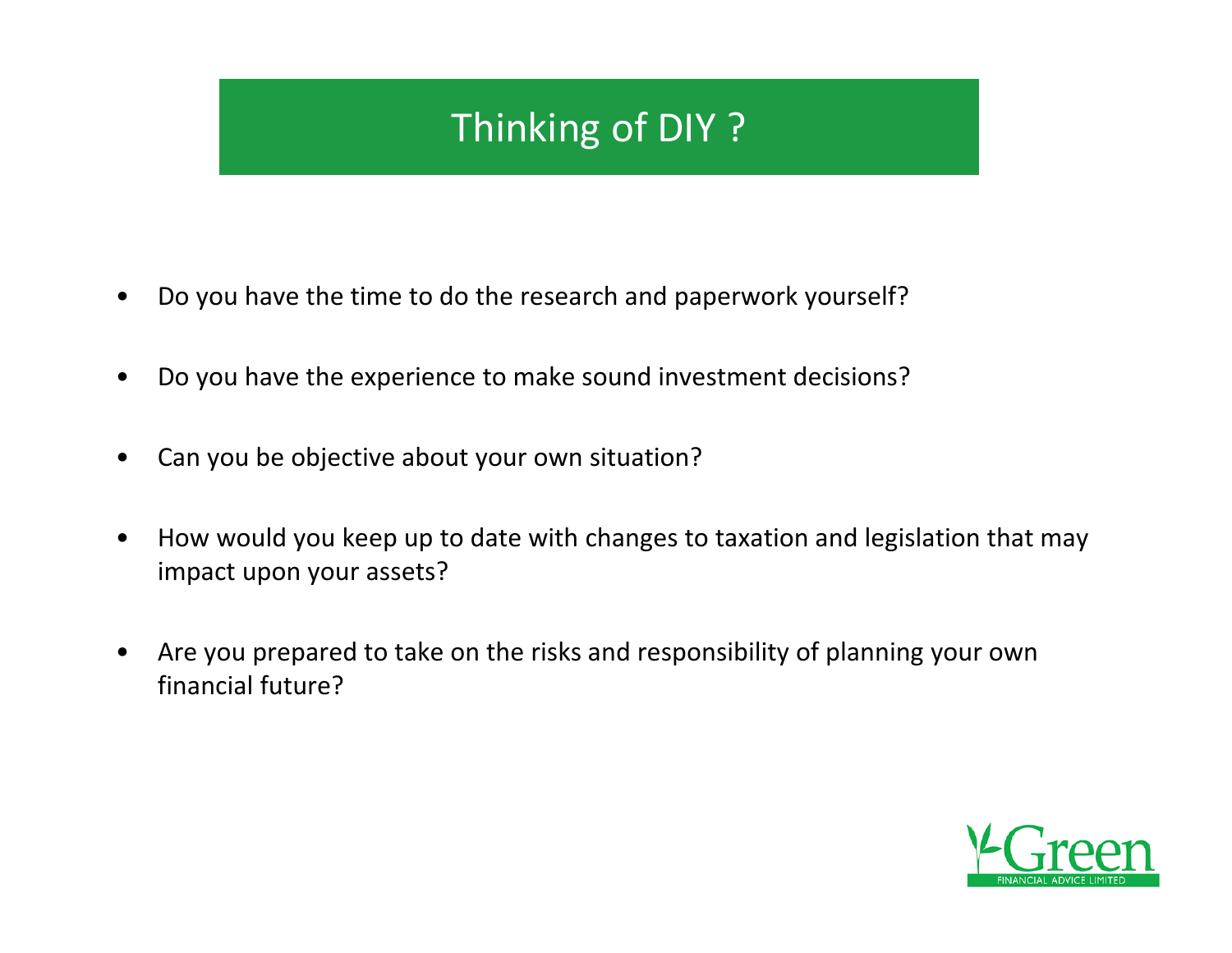### Helping clients through their life journey

- $\mathbf{F}^{\dagger}$ Your financial requirements and goals will change throughout your life
- $\blacktriangleright$  We will take a long-term view of your needs, covering your working life through to your retirement years

| <b>Life Stage</b>         | <b>Your situation</b>                                                                                                                                    | <b>Typical Needs</b>                                                                                                                          |
|---------------------------|----------------------------------------------------------------------------------------------------------------------------------------------------------|-----------------------------------------------------------------------------------------------------------------------------------------------|
| First rung on the ladder  | Starting your career, meeting your partner,<br>buying your first home, starting to plan for<br>the future, travel                                        | Saving for a mortgage deposit, start a<br>pension, protect your income                                                                        |
| Moving up                 | Future focused, getting married, young<br>family, pay off the mortgage, saving for your<br>children's education, promotion, family<br>holidays           | Repay your mortgage faster, strategies for an<br>exciting future, protect your income and<br>assets, protect your family's financial security |
| In your prime             | Good income, low financial commitments,<br>older children, redundancy, self employed,<br>inheritance, invest in a holiday home or<br>investment property | Increase your nest egg, make sure you are<br>prepared for retirement                                                                          |
| <b>Changing Focus</b>     | Empty nester, children at university, children<br>getting married, ageing relatives,<br>redundancy, inheritance, holidays                                | Planning your retirement, ensure current<br>lifestyle continues into retirement, work part<br>time                                            |
| Doing what you want to do | Retire, sell your business, take up a hobby or<br>further education, travel, enjoy spending<br>time with your grandchildren                              | Make your money last, protect your capital,<br>maximise your income, estate planning.                                                         |

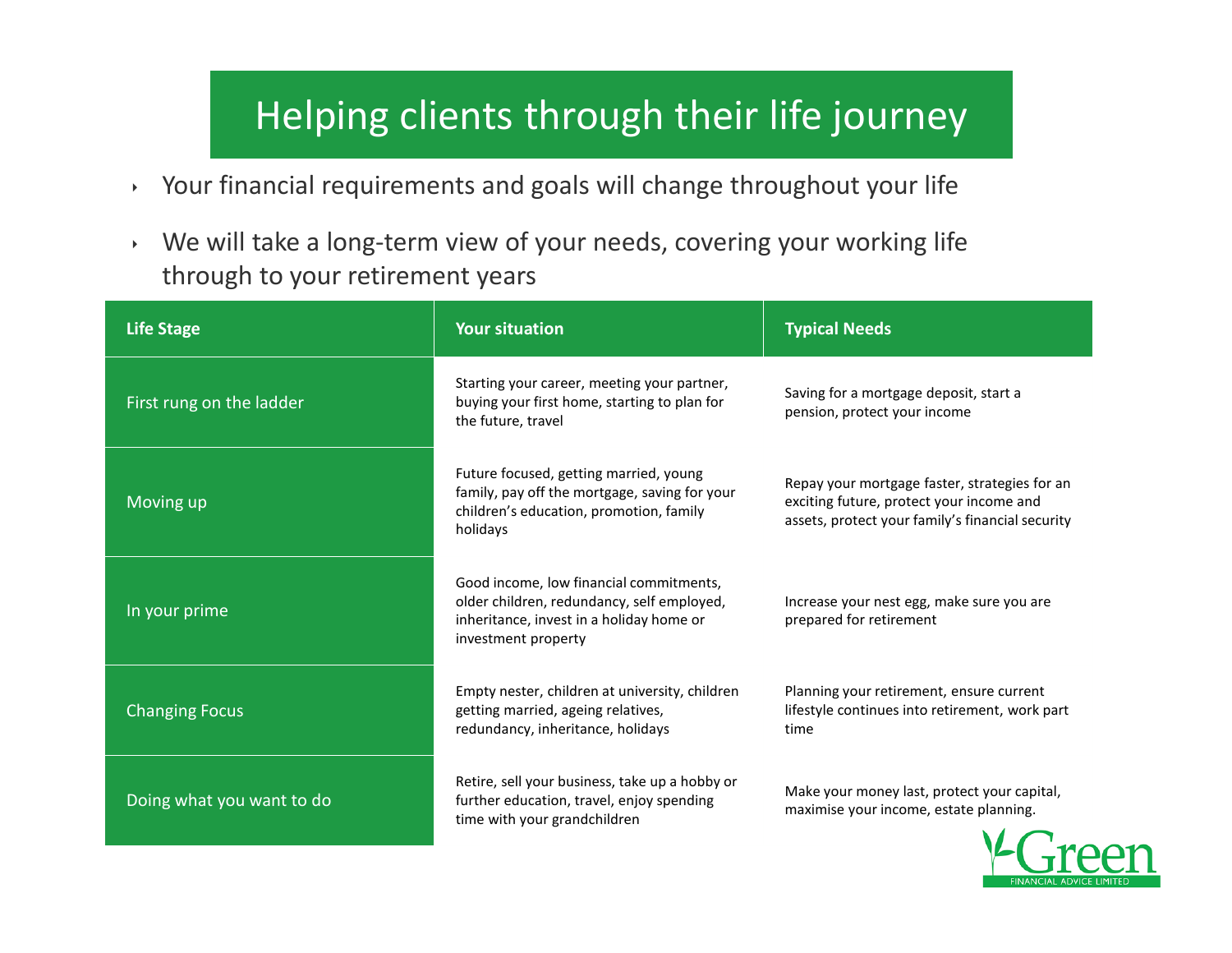### Green Financial Wealth Management Service

- • The Green Financial Wealth Management Service is not available to or suitable for all our clients.
- • Utilising the latest technology we can, for the first time, provide a truly consolidated facility for managing your whole financial portfolio in one place.
- •Cutting through the complexity to understand your main concerns.
- $\bullet$  Our aim is to serve clients for life and prioritise spending adequate time understanding each client's different needs before recommending an appropriate financial plan.
- • Working closely with you to help you understand and organise your financial arrangements; to create, build and protect capital and achieve your goals.
- •Maximising Tax Saving and Investment potential with a consistent and logical approach.
- • A proactive, relationship based service that gives you more control and greater accessibility to your entire portfolio of assets.

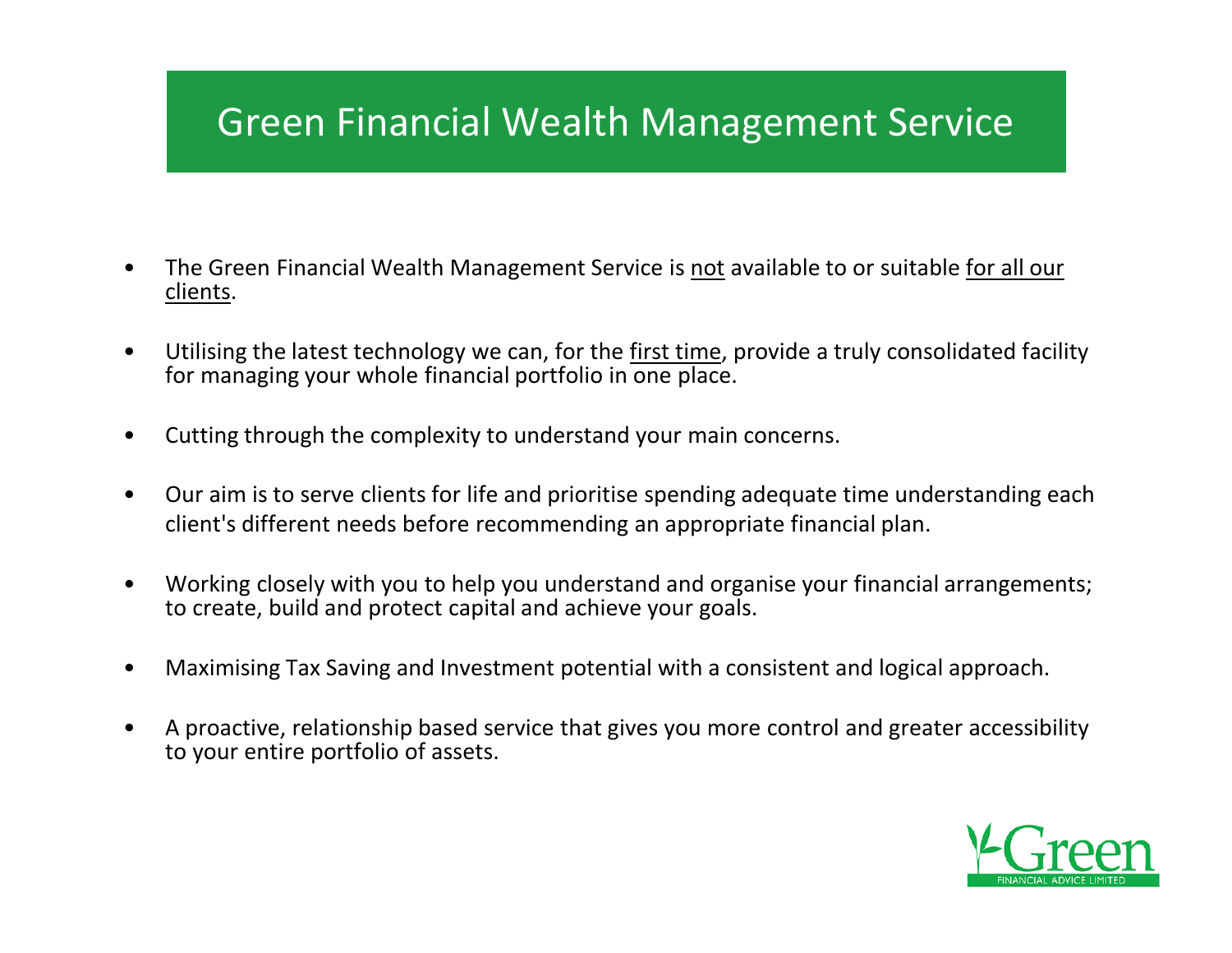### Helping you achieve your goals

#### **What do we do ?**

Ensure you always have the right money,in the right place, at the right time in your life.

Discover "how much is enough?"

Make sure that you can always enjoy the lifestyle you choose to lead and that your family remains totally financially secure - whatever happens.

Ensure that your financial affairs are easy to understand and manage, with the minimum amount of time, fuss, administration and stress.

*And we never, ever forget that it's your money.*

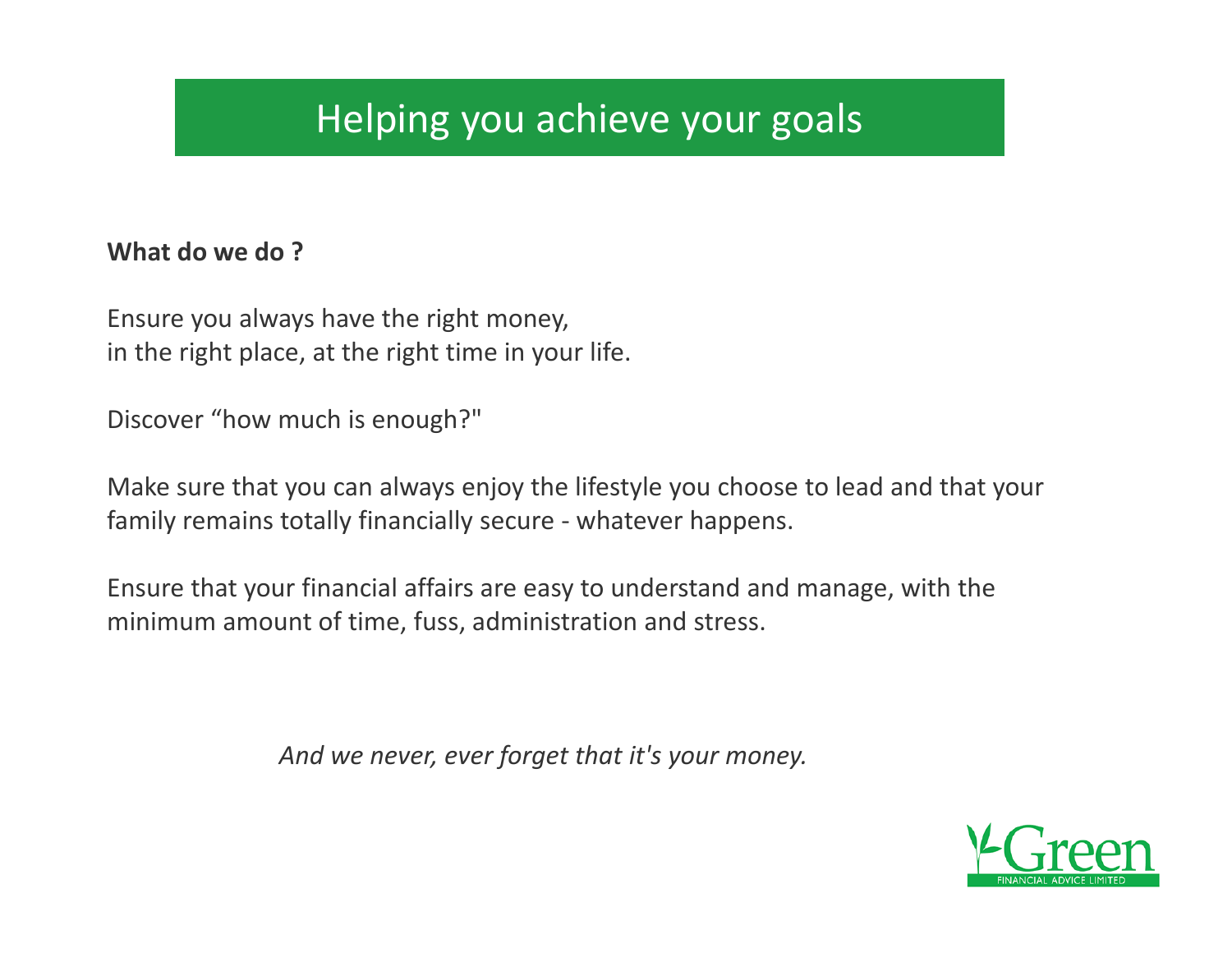### The six financial planning steps



#### **Six steps to success**

Our structured process is designed to:

- Be applicable through all market conditions
- Streamline the services we provide

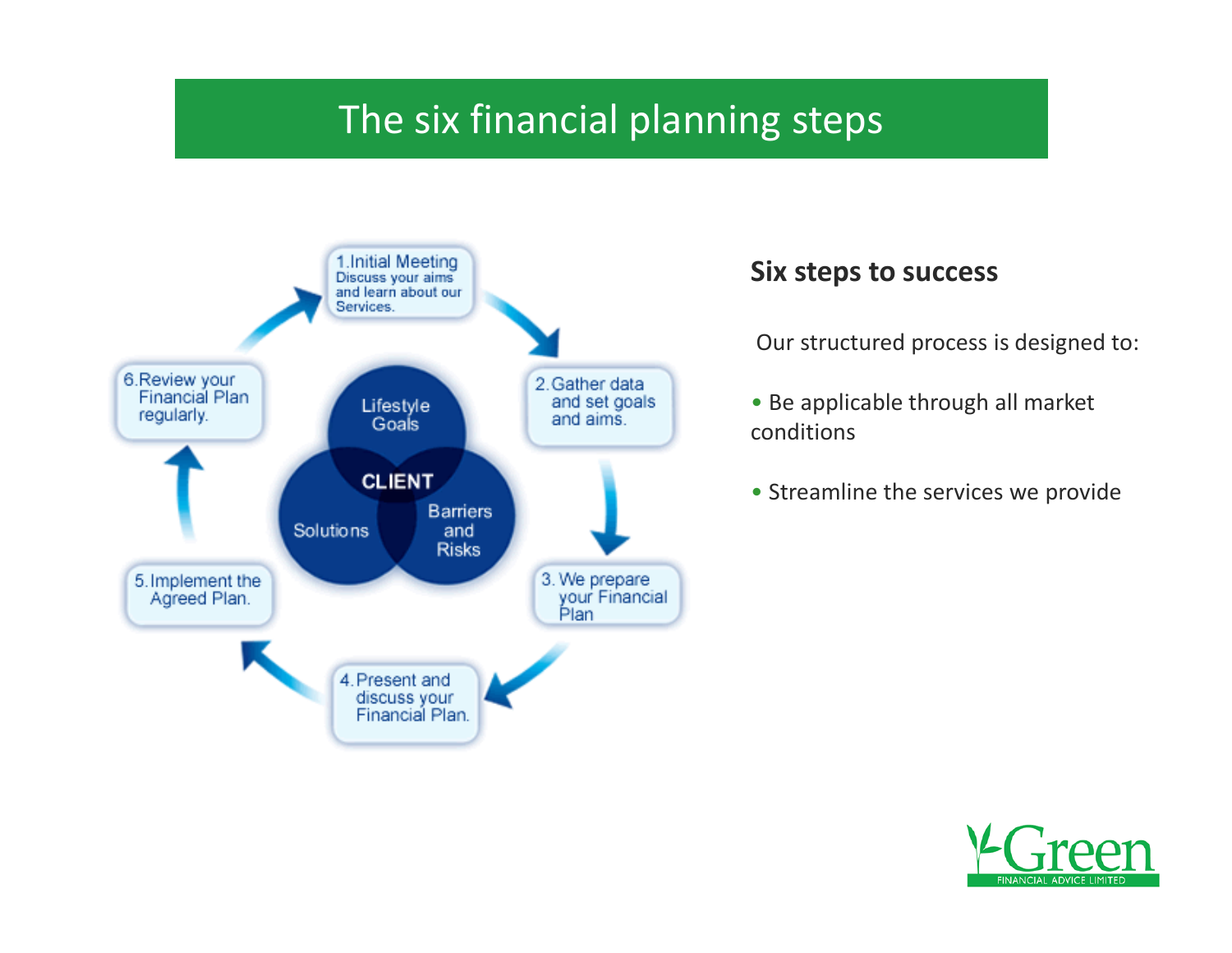### How do we manage your money?

The Wealth Management Service is designed to meet your needs wherever you are in the financial planning cycle:-

**1.Wealth creation phase2.Pre retirement phase3.Post retirement phase**

Our Investment Process decides the asset allocation –**GeographicalSectorAsset Class**

Research reguilarly shows around 90% of investment return is down to asset allocation;market timing only accounts for about 10% of investment return

We recommend the most appropriate investment solution linked to the level of volatility you need to take to meet your financial goals.

We source the expertise of many leading investment research organisations. From this we design and review portfolios for Green Financial to satisfy your financial needs

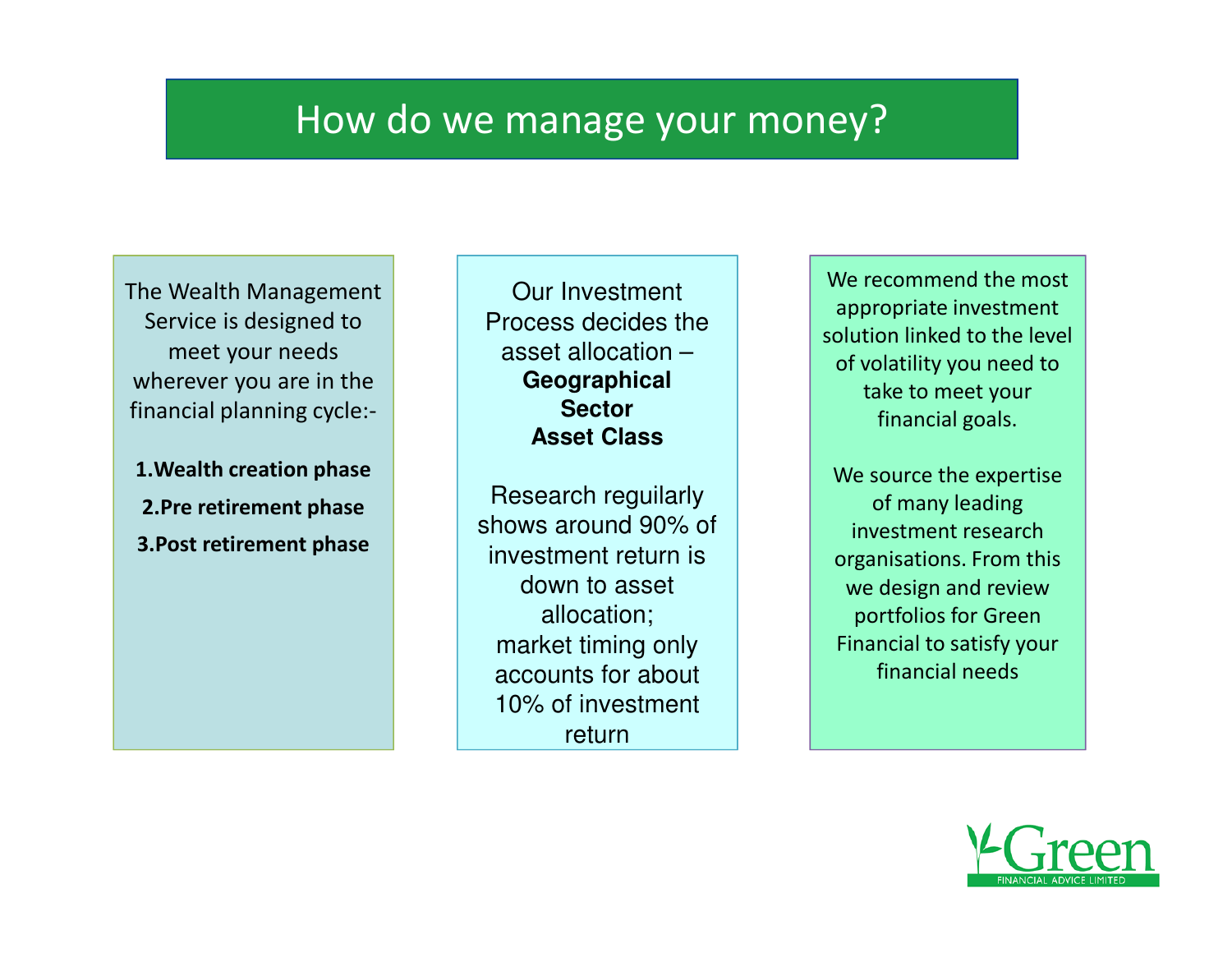Utilising the latest technology we can, for the first time, provide a truly consolidated facility for managing your whole financial portfolio in one place.

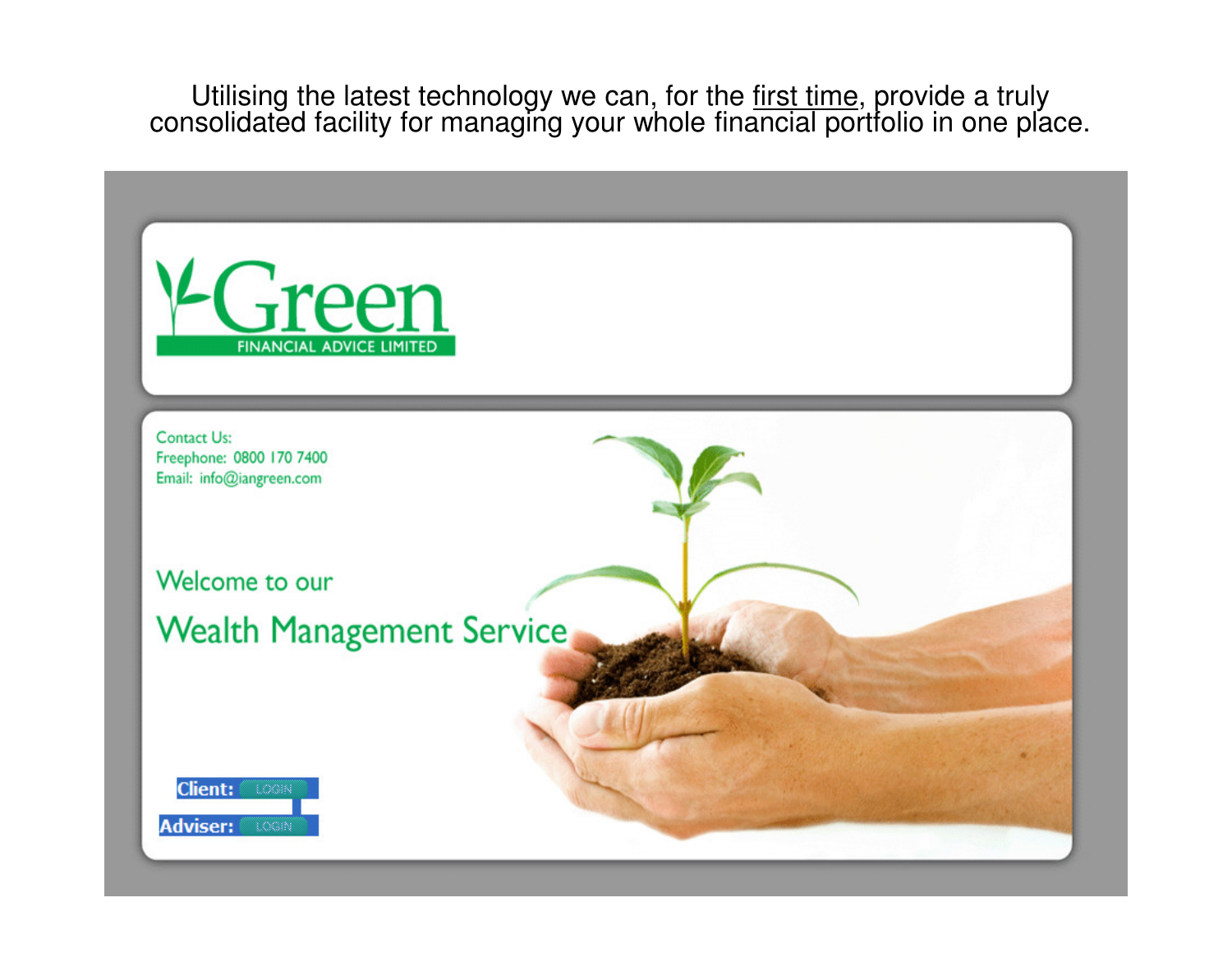

Wrap

Wrap

8.24%

13.58%

100%

**Total** 

£47,328.71

£78,017.29 £574,389.71

£377,500.00

£-185,000.00

Onshore Bond

Offshore Bond

Non Investment Assets

Liabilities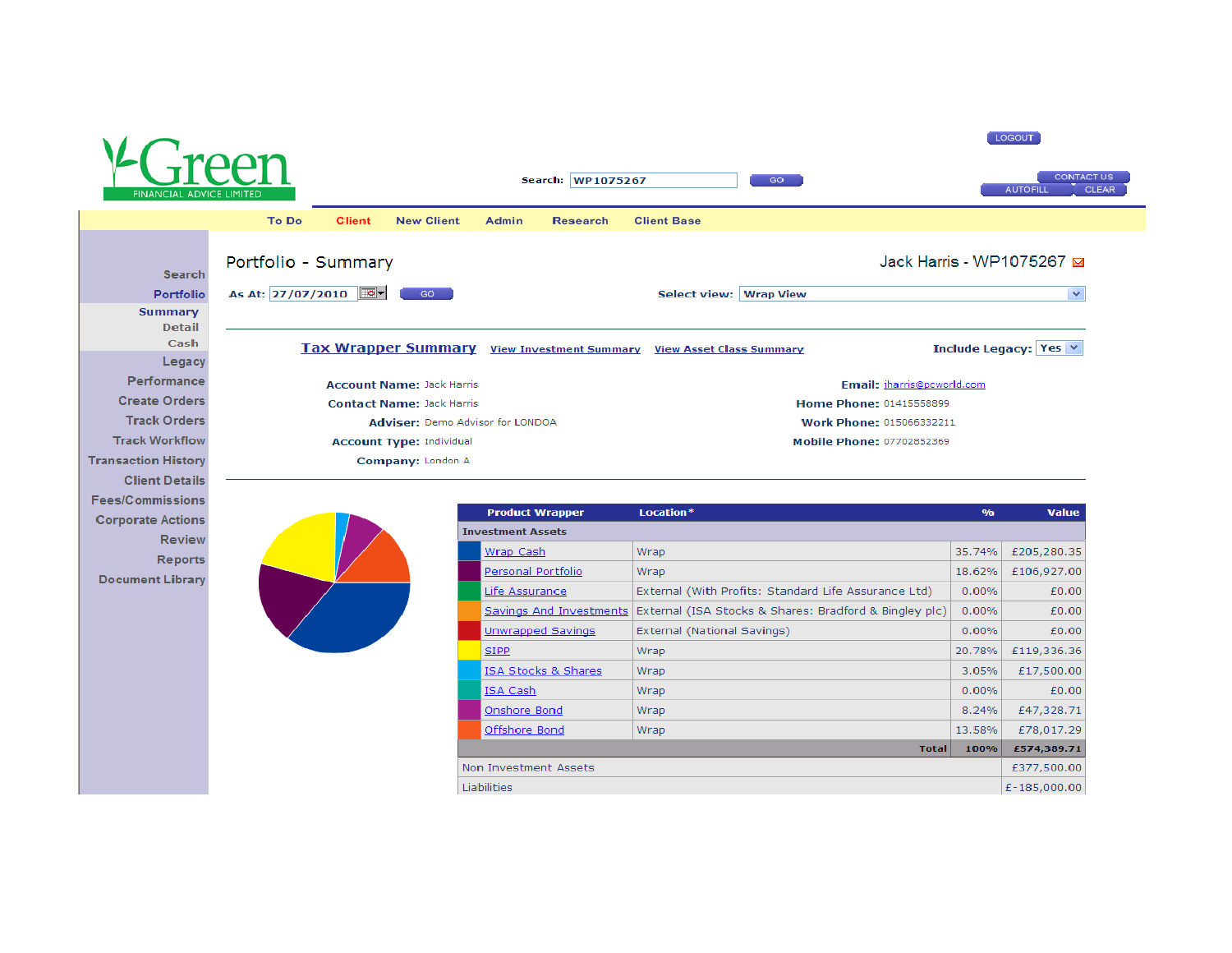### Our Partnership

#### **What you can expect from us:**

- $\bullet$  We will remove the hassle for you with your financial planning
- •We will deal with the detail
- $\bullet$  We will free up your time (arguably your most precious commodity).
- $\bullet$  We will focus on results geared to your financial goals
- $\bullet$ Provide and create value for money

#### **What we expect from you**:

•Input & commitment into the process

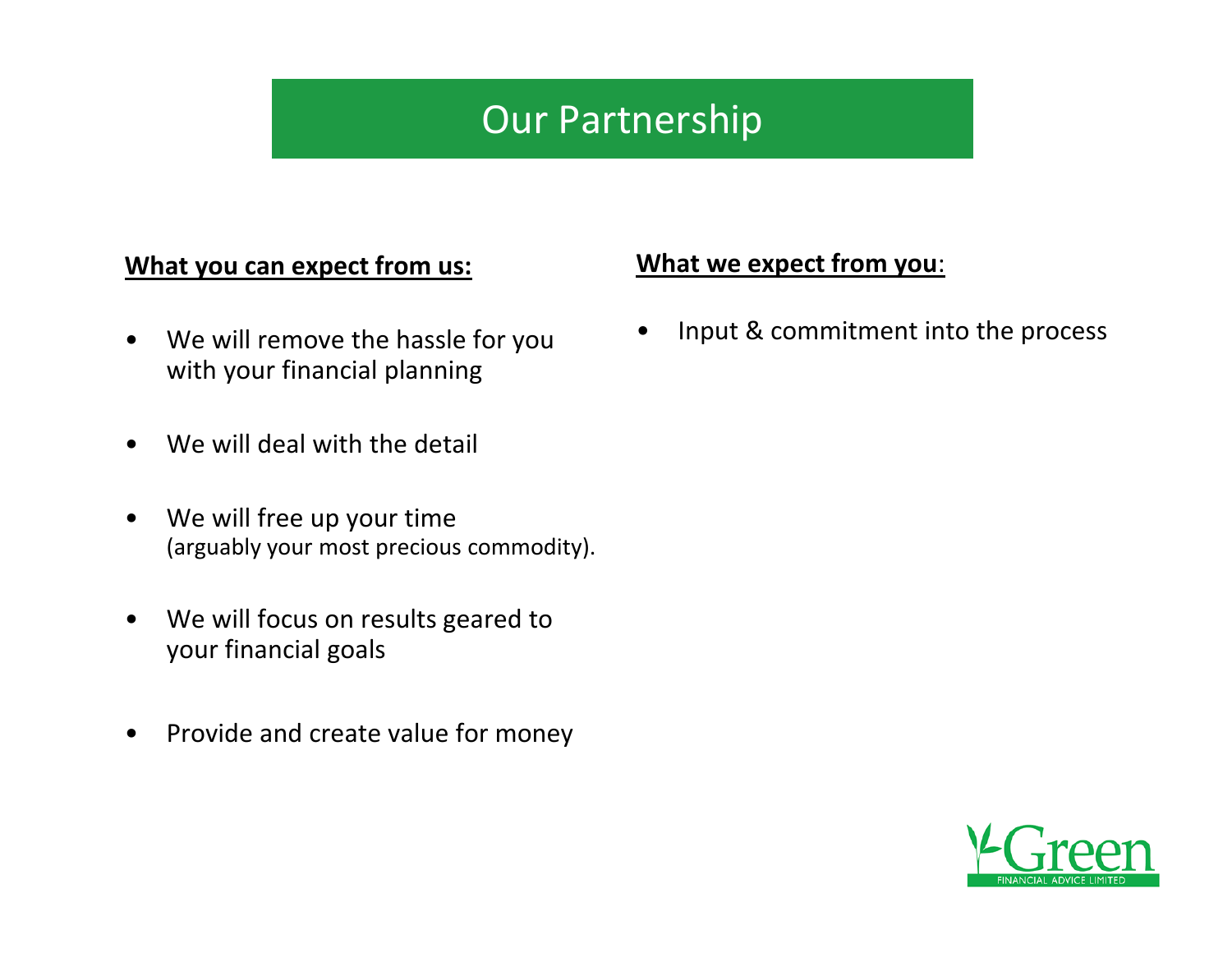### What are the charges for the Wealth Management Service?

Since 2000, I have operated on a fee based, non commission basis, so that the client has as much choice as possible.

Any rebates are disclosed in full and passed back to the client account, not retained by Green Financial

We make no charge for changes. So you can be certain if we recommend an amendment to your portfolio it is because we believe it is in your best interest, not because we are being paid.

- 1. An Implementation Fee of up to 3% of the value of your portfolio. This is to cover the cost of the work to present you with your financial plan. Less than 10% of clients pay 3%. Most are 2% or under
- 2. The Portfolio Management fee to cover all ongoing services of up to 1.2% pa of the value of the portfolio. Less than 5% of clients pay 1.2%. Most are 1% or under

We always tell you the total cost of investing before you agree to proceed. We report to you on performance and fees using figures after fees and tax, so you always see the real return, with nothing hidden.

*"We believe you should find it easy to understand the total cost of investing".*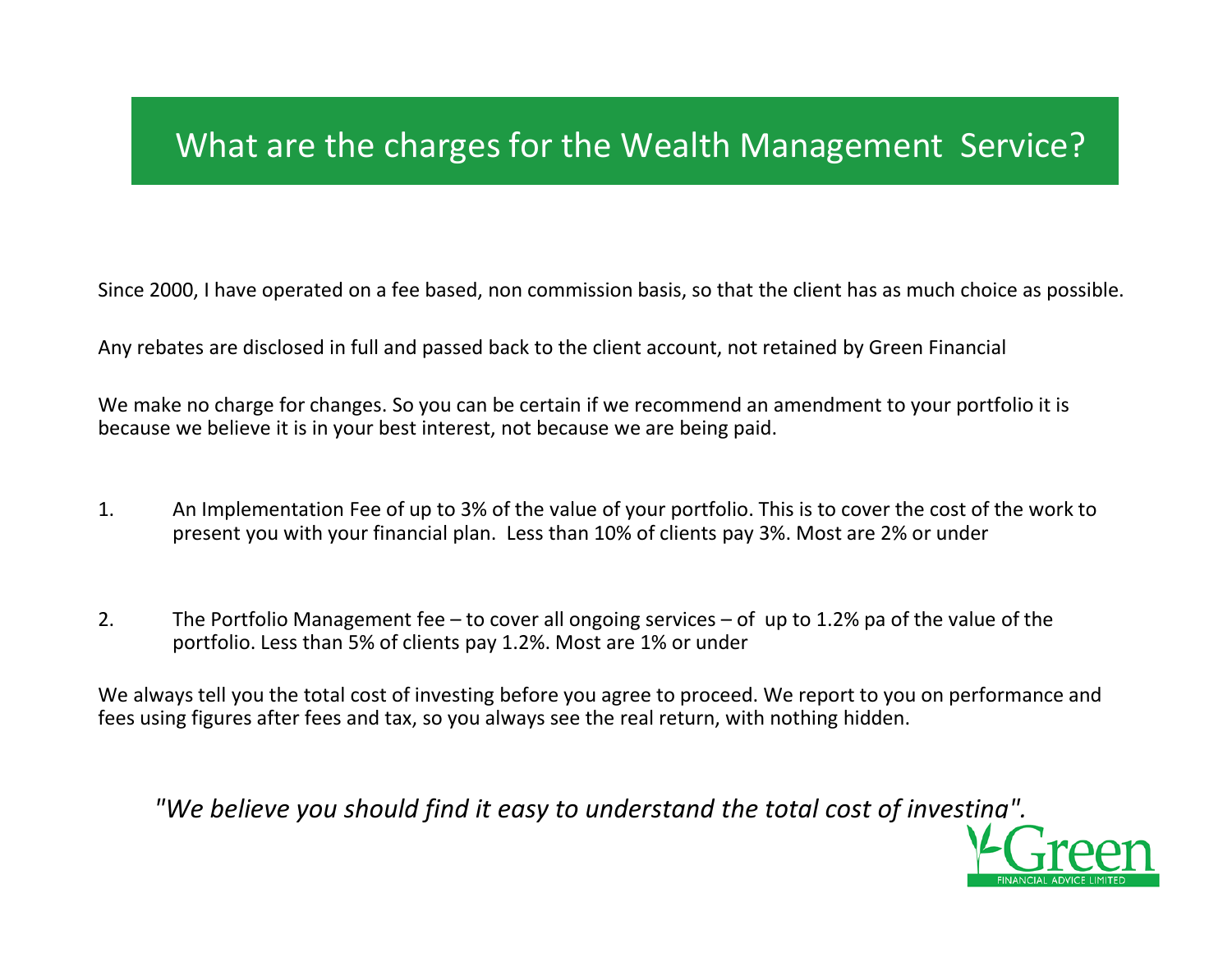### Summary of Benefits

- $\bullet$ A partnership between you and Green Financial
- $\bullet$ Peace of mind that comes from knowing where you are today
- $\bullet$  Peace of mind from knowing that there is a bespoke plan in place geared to achieving your financial goals
- $\bullet$ More time for you to focus on what you want to do
- •Transparent fee and service proposition

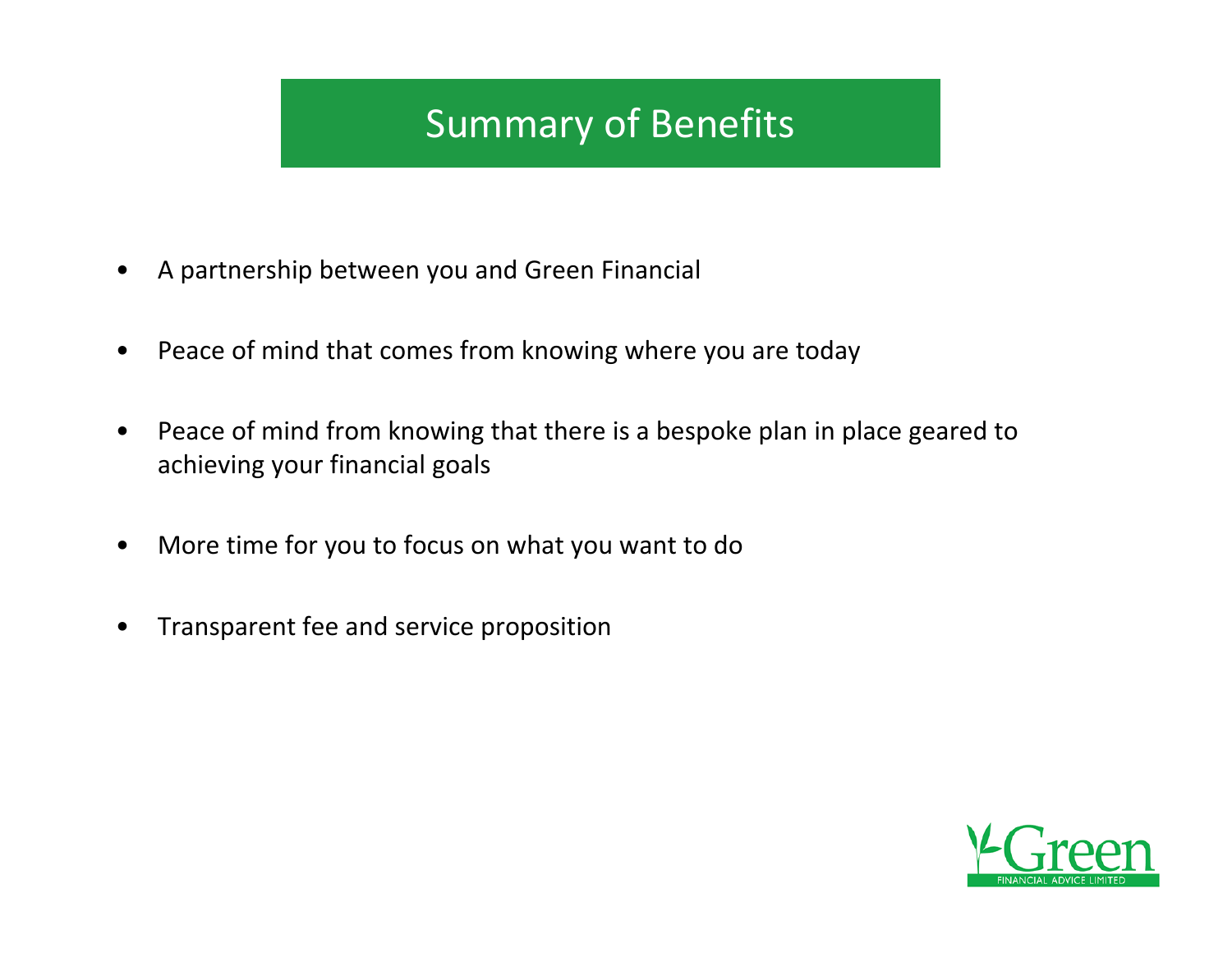"You only have to do a few things right in your life so long as you don't do too many things wrong"

Warren Buffet, American Investment entrepreneur